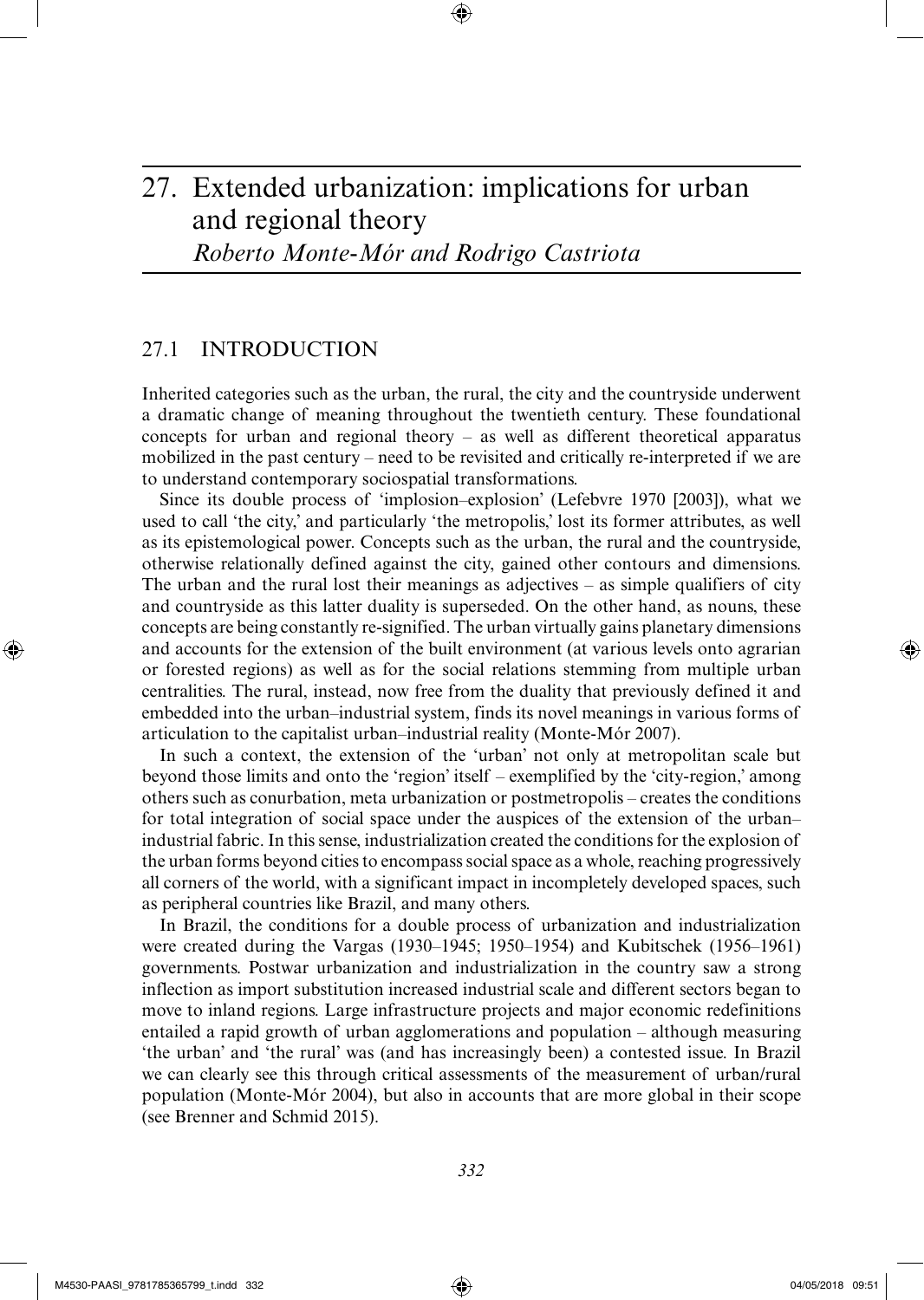By 1970, Brazil's historical 'rural' character was already transformed. Even then, the city–countryside dichotomy remained rather clear. Urban and rural spaces, distinct in their sociospatial forms and sociocultural processes, were by no means confused. Contemporarily, however, the boundaries between these spaces are increasingly diffuse and sociospatial forms and processes are increasingly shaped by the 'urban–industrial' (Monte-Mór 1994) that organizes the whole 'social space' (Lefebvre 1974 [1991]).

⊕

How have the relations between city and countryside changed since then? How are these relations in contemporary Brazil? What does 'urbanization' currently mean in that country? In order to discuss these questions, we revisit the historical foundations of the city, the countryside, the urban and the rural, as well as the most influential attempts to theorization, especially in the twentieth century. We also present a 'geohistorical' (Soja 2000) account of the Brazilian national space, highlighting its urban and regional restructuring since the second half of the twentieth century and the redefinition of city–countryside relations in processes of territorial integration. The national context, although embedded within many political and sociocultural specificities, is articulated to the Lefebvrian hypothesis of the complete urbanization of society that, in Brazil, finds its counterpart in the 1960s implosion–explosion of the industrial city. We finally re-present the process of 'extended urbanization' (Monte-Mór 1988, 2004) – a crucial theoretical apparatus to understand the production of urban and regional space in the country – and its implications (for theory and practice) while thinking about social space in contemporary Brazil. Not only inherited categories are redefined to improve our understanding of sociospatial transformations, but also the sociocultural and political dimensions of the urban become crucial for concrete struggles and concerns around social reproduction and everyday life. Our aim is to emphasize that the broad sense of the Lefebvrian concept of the 'urban' needs to be clarified to avoid misunderstandings and possible anachronistic interpretations that may mask the nature of the 'urban–industrial' production of space in Brazil, in particular, and in the contemporary world, more generally.

# 27.2 THE CITY AND THE COUNTRYSIDE, THE URBAN AND THE RURAL

At first, there was the countryside and the city . . . or the city and the countryside, as some contemporary theorists emphasize.<sup>1</sup> Whether made possible by sanctuaries, caves, villages, fortresses and agricultural development (Mumford 1961) or built through the force of human agglomeration – or 'synekism' as Soja (2000) put it when recreating the Greek term *synoikismos* to refer to the creative synergy implicit in the urban agglomeration – before systematic agricultural production, the city always played a crucial role throughout history.

The city was first constituted as the space of concentration of the collective *surplus, of power* (dominant classes, decisions, politics), and of the *fête*<sup>2</sup> (Cunha and Monte-Mór 2000). This centrality concentrated the mechanisms of regulation, religious and cultural manifestations, monuments, market exchanges and collective services supporting everyday life (Lefebvre 1968 [1996]). Its existence, however, did not depend on the territory bounded by the *urbanum*, that is, the space enclosed by plow furrows drawn by the holy oxen. The city (*urbe*), magnified and symbolized by the *urbs* of Rome, gave a full meaning

◈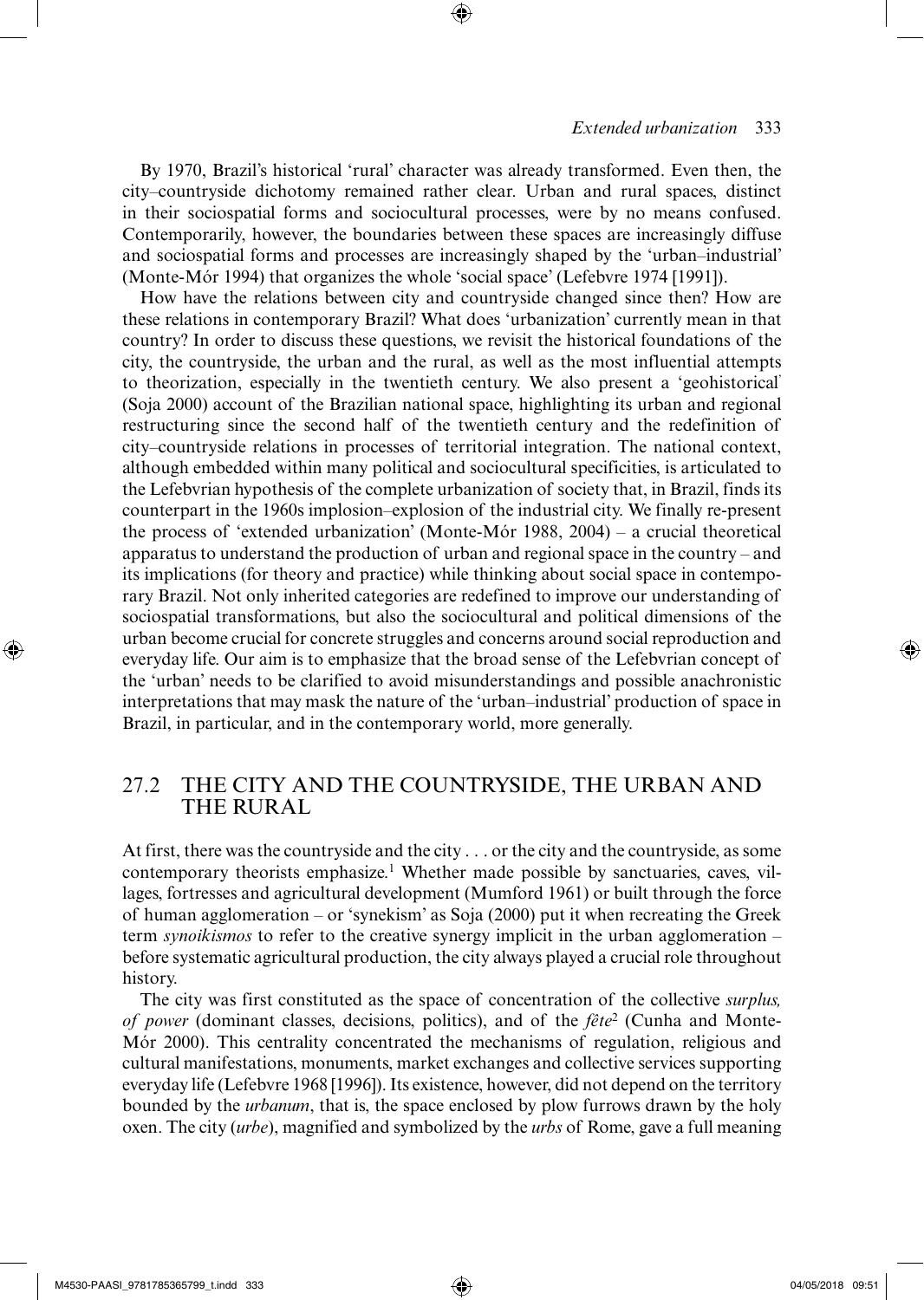to the idea of civilization. It became the territory that materialized the society politically defined by the *polis* or *civitas* (from *civis*) (Monte-Mór 2007).

⊕

Originally, the city was the political and mercantile center that subordinated the countryside to its politico-ideological (and certainly military) domination. In many cases, the necessity to realize production in its marketplaces engendered radical transformations through the massive entry of industrial production into cityspace (Lefebvre 1970 [2003]). From the privileged space of collective surplus, power, and the *fête* – the three-dimensional *oeuvre* of civilization (*civis*) – the city has become the space of production itself that brings together dominant and dominated classes and subordinated the countryside to its domination. It became the prime space of collective life and, at the same time, the territory of modern industry that concentrated the required conditions of production (and reproduction).

The 'countryside,' in turn, represented the circumventing natural space mostly referenced to a centrality. Formerly held as the privileged space of life and agrarian production, the countryside lost its potentially self-sufficient character after its complete subordination to the industrial city (Lefebvre 1970 [2003]), which encompassed not only the scope of production and its realization, but also its dependence to the creation of 'rural' products, services and technologies generated in the innovative centrality (Jacobs 1969).

Raymond Williams (1973, 1983) shows that the word 'city' (from the French '*cité*' and the Latin '*civitas*') paradigmatically appeared in the thirteenth century referring to ideal or biblical cities (against 'borough' and 'town') and qualifying representations of power: 'provincial city,' 'city-cathedral,' and so on (cf. Cardoso 1990 on the concepts of *polis*, *civitas*, and *urbs*). The word 'city' was later used to make reference to the financial center of London and became generalized only in the Victorian period as a contrast to the countryside.

The ideas of 'city' and 'countryside' were thus developed as antagonistic co-constitutive elements of human space. These substantive elements gave rise to their respective qualifications: the urban, proper of the city, and the rural, proper of the countryside (*rus-ruris*). The term 'urban' – an adjective lost for centuries and recovered in the Baroque period – started to designate features of the mercantile city and its inhabitants. In Portuguese, the 'urban' (adjective) was rescued in the sixteenth century and made reference to the cityempire. In English, it was recovered only in the seventeenth century to refer particularly to the main city of the British Empire under construction (Cayne 1987).

From the late nineteenth century onwards, the term 'urban' and the concrete world of urban life have grown to imply industrialization – either by the localization of industrial production within the territory of cities or by its influence in articulating industrial and service centers between cities and agrarian regions. Therefore, the imaginary of urban life surpassed the city to encompass industrialization, production and consumption as well as the reproduction of the capitalist relations of production formed and developed in the urban–industrial context (Lefebvre 1970 [2003]).

The agglomeration economies provided the synergistic economic articulations to the countryside and the formation of an urban–industrial culture. Also, as required by the productive (and reproductive) process of the industrial economy, agglomeration economies ensured the concentration of the *general conditions of production* – a Marxian concept that first referred to energy and transportation before being reviewed and amplified by French theorists Lojkine (1981) and Topalov (1979) amidst the debate of the contradictions of capitalist urbanization in the context of 'state monopolist capitalism.'

◈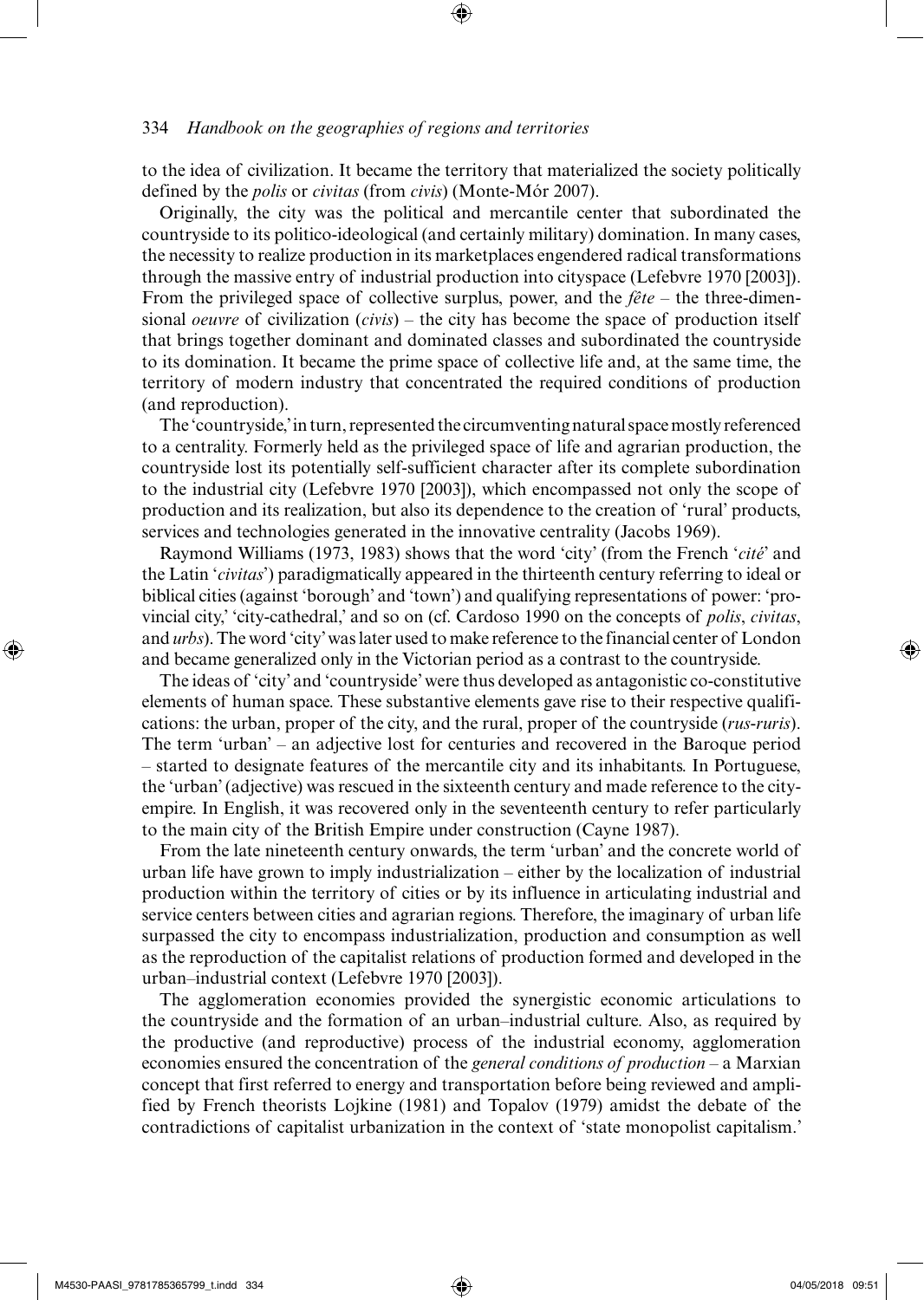Within the Brazilian context, the meaning of the general conditions of production was subsequently extended to include infrastructure, state regulation, labor legislation and costs, social security, public and private services, among other 'urban traits,' and also making reference to urban–industrial conditions (Monte-Mór 2004).

⊕

In this context, the 'city' as a coherent urban–industrial agglomeration unit became the major theoretical and methodological target of scholars from several disciplines – especially for its putative potential in promoting 'progress' and 'development.' Agglomeration economies, for instance, were identified and studied by urban and regional economic theorists since August Lösch (1967).

In the beginning of the twentieth century, various attempts have been made in order to understand the modern transformations of 'urban' and 'rural' as *adjectives*, that is, qualifiers of city and countryside. The Chicago School, in its early sociological and economical approaches created one of the most influential theoretical framework for addressing urban–rural issues, one that informed regional science and the planning practices of the following decades. In an attempt to characterize and delimit the differences between city and countryside their authors proposed a continuum from rural to urban. They defined ways of life and analyzed patterns of consumption, forms of social organization and location, among other aspects of 'modern life.' The theory of modernization developed in the expansionist phase of twentieth-century capitalism was heavily inspired by Chicago's urban–regional sociology and economicist approaches based on what would later be critically understood as the expansion of capitalist relations of production in space.3

However, that perspective confused sociospatial processes with ecological forms and sociocultural characteristics. It was widely criticized by postwar neo-Marxists for the reification of spatial forms and the limitations implicit in their attempt to establish an 'urban science' or a 'spatial science' – see, for instance, Castells (1972 [1977]) and his critique of 'urban ideology.' The question of metropolitan transformation in the global North at the beginning of the century was much more related to forms of capitalist sociospatial organization than to 'ecological' and/or cultural practices of cityspace. These early attempts to attribute the cause and nature of spatial transformations to size, density, and heterogeneity did not resist systematic criticism.

Further attempts tried to understand the function of the city for capitalist accumulation. Manuel Castells (1972 [1977]) was very influential in his structuralist proposition that the city would be the privileged locus of collective reproduction of the labor force. It would particularly bring together the means of collective consumption, thus defining the prime function of the urban environment under capitalism. His critics then insisted that the agglomerative function of the city outweighed the 'urban question' of labor-force reproduction by adding to the production of complex use values linked to the 'general conditions of production' demanded by industrial capitalism (Lojkine 1981; Topalov 1979).

Henri Lefebvre proposed in broad lines after 1968 that the industry and its logic centered on exchange value had an effect of de-politicization over the city, formerly a privileged locus of *collective use values* (see Lefebvre 1968 [1996]). He denounced a class strategy to expel the working class from the urban centrality through the functional fragmentation of the city while emphasizing and anticipating the virtual resurgence of everyday life, the struggles over the right to urban life and the importance of social reproduction in the urban environment.

These questions, at first concerning the city, would then be extended to regional, national and virtually planetary scales together with the uneven extension of the urban–industrial

⊕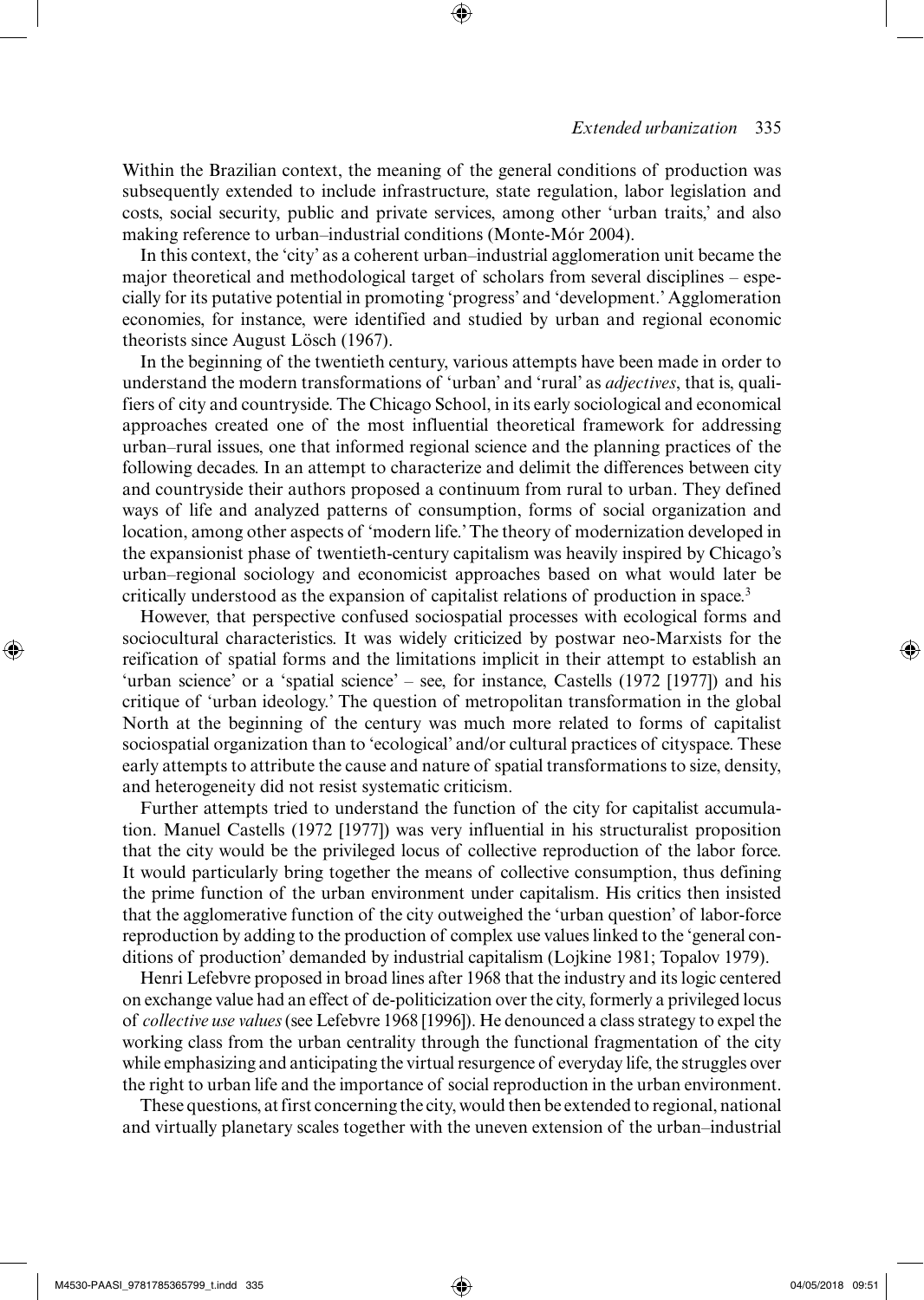fabric. The implosion–explosion of the industrial city extended not only the materiality of cityspace but also the urban condition expressed in the recreation of urban *praxis*, in the re-politicization of urban space around use value and in the tendency towards an *urban society* able to overcome the industrial logic.

⊕

In other words, the extension of infrastructure (proper of the *urbe*), service networks, legislation, organization of labor markets and land, capitalist relations of production entailed the extension of the germ of politics (*polis*) and citizenship (*civitas*). At the same time, it entails the extension of capitalist relations of productions and the activation of landscapes that respond to the sociometabolic demands of larger urban agglomerations. It is in this sense that one can say that the urban environment ceases to be restricted to the space of the city and transforms itself into the total social space reaching planetary scales (cf. Brenner and Schmid 2014, 2015, on contemporary urban processes and epistemologies in the context of 'planetary urbanization').

*The* urban becomes then a metaphor to understand the contemporary social space penetrated by urban–industrial relations (Monte-Mór 2015). At the same time, the urban ends the long held epistemological dichotomy of city and countryside as it constitutes a third element in this formerly dual opposition (Monte-Mór 2007; see also Lefebvre (1974 [1991]) for the idea of dialectics of the triad, and Soja (1996) and Schmid (2008) for critical interpretations of the concept). In other words, this final stage of countryside subordination to the city together with the implosion–explosion of the latter gives rise to a third dimension in the countryside-city dialectic relation expressed by the urban.

City and countryside are thus redefined by the industrial logic of capitalist production and accumulation, losing much of their former substantive original traits. The urban and the rural as adjectives now represent remnants of the already disappeared substantive social spaces that are now transformed and integrated into the 'total space of our days' (Santos 1994). In this context, the concepts of city and countryside no longer express concrete and fully recognizable realities.

The 'urban' (as a noun) is now a level of social totality that mediates *global* processes (of state, capital, planning) and processes of everyday life. It expresses itself both in urban centralities and in the urban–industrial fabric that extends beyond cities in a process of 'extended urbanization' (Monte-Mór 1988, 1994, 2004) that contains the seeds of the Lefebvrian 'urban-utopia' (Monte-Mór 2015).

## 27.3 THE URBAN AND THE RURAL IN THE BRAZILIAN GEOHISTORICAL CONTEXT

The urban environment in Brazil was constrained to cities, head of religious and civic festivals, arts, information centers and cultural manifestations at various scales. Cities were the headquarters of political power, apparatus of the state, privileged space of laws, organized land market, civil and military organizations. They concentrated local and regional collective surpluses manifested in the form of complex use values: urban and social services, monuments, collective facilities, financial, commercial and industrial capitals, and the few advanced support services of production and consumption. They were also marketplaces for commercializing products from the countryside as well as small

◈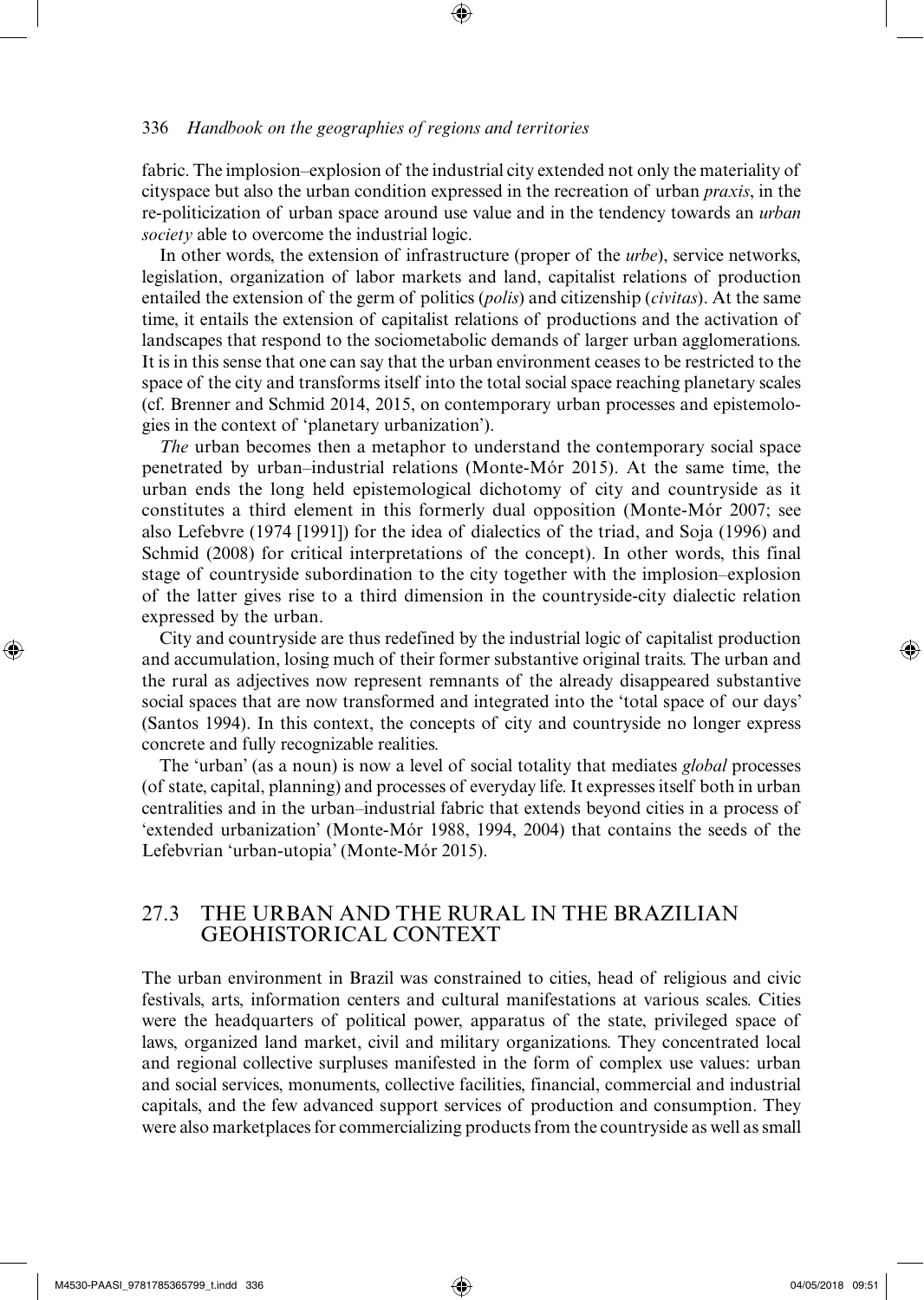manufacturing and a few industrial goods. They also concentrated wage labor in the more dynamic sectors of the economy.

⊕

The rural environment, on the other hand, was marked by family and kinship relationships present on farms and agricultural properties of varying sizes, mostly supported by pre-capitalist, familiar, and/or servile (partners, sharecroppers, settlers, among others) relations of production. It was the materialization of the export-oriented agrarian model that still dominates large portions of South America.

At the same time, the rural was the 'rustic,' the space of subsistence, of the excluded and the non-owners (since Brazilian rural oligarchies lived in cities or in small towns under their own control) and were thus represented as the space of illiteracy, of absence, popularly known for the lack of collective services, energy supply, transport and communications systems. It could be recognized by the 'non-integration' and 'non-access' to modern industrial goods. Roughly, the rural was *represented* as archaic, the non-modern, the territory of isolation and the space of non-politics. While symbolizing the 'primitive,' the rural also accounted for the majority of the Brazilian territory (in both statistical reports and popular imaginary) and therefore had to be superseded if the country were to overcome its putative condition of underdevelopment. Brazilian economist Celso Furtado (1983), for example, discussed the 'myth of progress and development' as well as the Brazilian condition of underdevelopment and technological dependency.

Getúlio Vargas, who came to power in 1930, was responsible for the so-called 'Brazilian bourgeois revolution,' implementing the beginnings of the industrialization process in Brazil. Using the economic surplus from the rural oligarchies, he created the conditions for both the emergence of an industrial class and the formation of regulated labor force, through a series of labor laws that only now, after the 2016 parliamentary *coup d'état*, is being disrupted. Vargas' first period, which became a dictatorship in 1937 (*Estado Novo*), focused on capital and intermediate goods industrial production, initiating the 'March to the West' which eventually led to the occupation of the Center-West and Amazonia. Ousted in 1945, Vargas was re-elected president in 1950, when he began to open Brazil for foreign capital to produce durable (Fordist) goods, particularly the metal-mechanic industry led by multinational corporations from those countries who lost the war and accepted his nationalist requirements in terms of nationalization of production and profit remittance.

However, it was only in the Kubitschek government (1956–1961) that imports substitution brought a more significant penetration of Taylorism and an incipient Fordism. From the 1950s, Brazilian planning grew to achieve regional and national scales in an attempt to promote territorial integration and reduce regional inequality – such as the creation of Sudene<sup>4</sup> and the construction of Brasília. However, this state-led process of industrialization (and urbanization) through imports substitution was spatially selective, restricted to larger cities and encompassed only modern sectors of the economy – industry, commerce, banking, technical services and public facilities. The penetration of foreign capital – at that time limited and closely controlled by the federal government – also produced a concentration of capital, labor, technology and possibilities of sociospatial transformation in big cities, and more particularly and strongly, in those commanding the process of industrialization.

This *concentration of development* reached large trading centers and regional political cities that led a still incipient process of industrialization. Brazilian geographer Milton Santos (1994) used the term 'urban archipelago' to describe this set of disarticulated cities

◈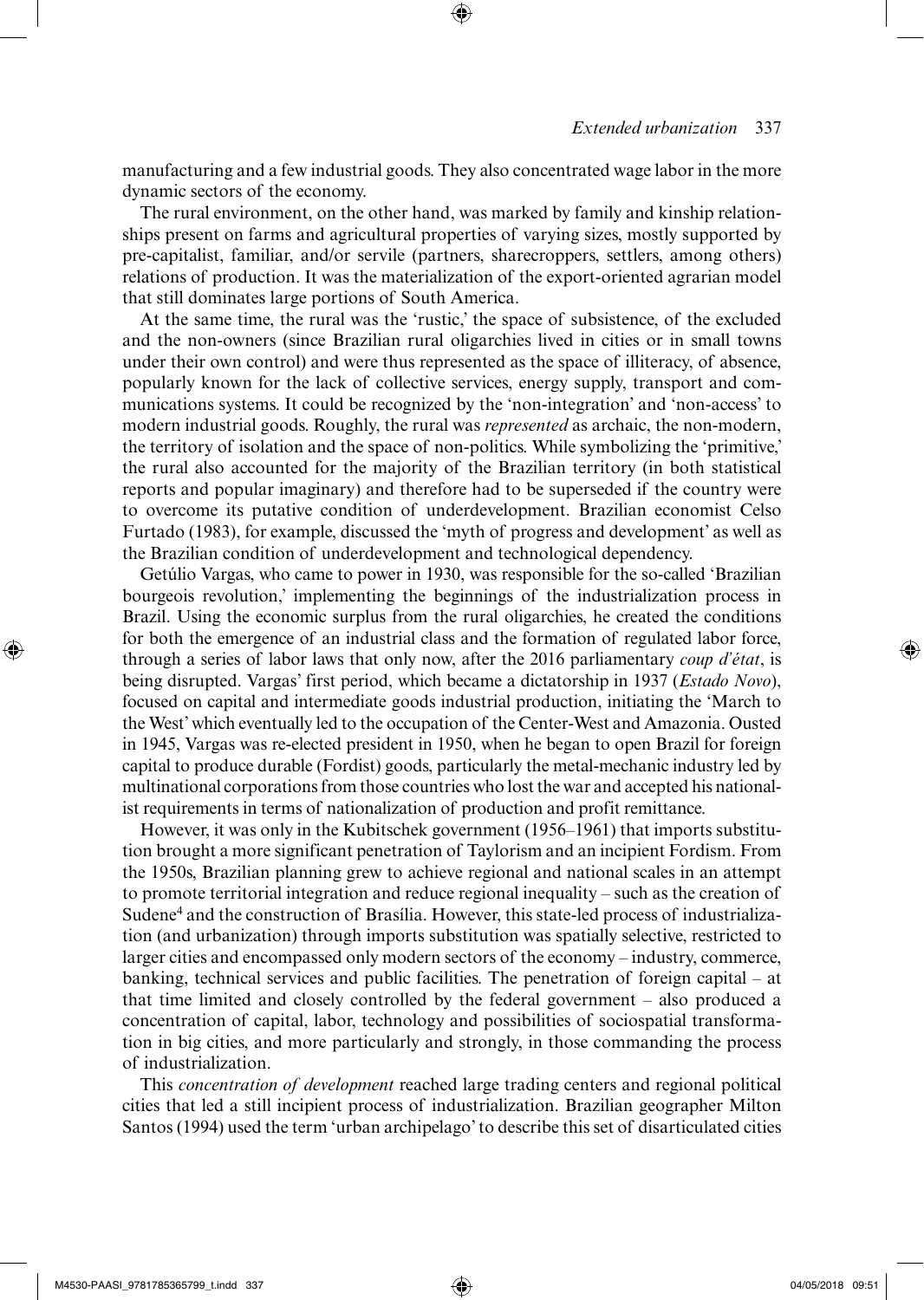in a fragmented and rural Brazil. These urban centers reunited the general conditions of production demanded by industrial capitalism – such as electricity and transportation infrastructure, communication networks, health and educational services as well as labor regulations, minimum wage and pensions, and social security programs. Since they concentrated the means of collective consumption, these centers were also the target of massive migration in the 1950s.

⊕

The military coup in 1964 inaugurated a new phase of urban–industrial transformation still grounded on the discourse of progress, economic development and industrialization. On the one hand, it promoted the economic and spatial concentration of growth especially in the second phase of the military period when public investment aimed to fasten growth through industrial production. On the other hand, there was a process of de-concentration driven by the need to expand and integrate the Brazilian market of durable goods locally produced by foreign companies. Geopolitical requirements related to the interests of the military and its ideologies of national security were also responsible for the discourse and practice of economic integration beyond southeastern Brazil, the country's privileged regional industrial center.

Although in radical different conditions, the military's economic and geopolitical project ended up continuing the movement initiated by Vargas and Kubitschek towards national 'progress' and regional integration. It moved forward the process of integrating the Brazilian territory by extending transportation and communication infrastructure onto Midwestern and Northern Brazil as well as into agricultural and national frontiers, such as Amazonia. In addition, the massive entry of foreign capital—this time with Fordist features and free from state regulation—transformed the Brazilian industrial profile. It was no longer focused on intermediate goods or capital goods under state control for nationalization of production and remittance of profits. Rather, it became open to foreign capital—particularly after the 1967 Constitution—mostly focused on durable goods.

Furthermore, the state was concern with creating and extending the general conditions of production demanded by industrial capitalism to the country as a whole. The Second National Development Plan (II PND, 1975–1979) reinforced this inflection by developing policies for the production of space: transport and energy infrastructure to support production and construction of access and conditions for the exploitation of natural resources. It also comprised the creation and extension of social housing financing and its supporting infrastructure for the reproduction of the labor force while spreading labor legislation and social programs to the territory as a whole.

The massive investments both concentrated in the center of the major cities together with a scenario of fragmented urban and regional space produced the 'implosionexplosion' phenomena described by Lefebvre (1970 [2003]). Investments in transport infrastructure to meet the needs created by a growing automobile production (freeways, elevated bridges, transportation plans) and public transportation (subways and complex bus systems) in the central areas of major industrial metropolises created the conditions for their restructuring.

On the other hand, the 'explosion' of the industrial metropolises over their immediate hinterlands led to the institutionalization of metropolitan regions forming urbanized regions and urban sub-centralities around the main cities of the country. Soon, regional middle-size cities received similar investments and extended their connections onto their

◈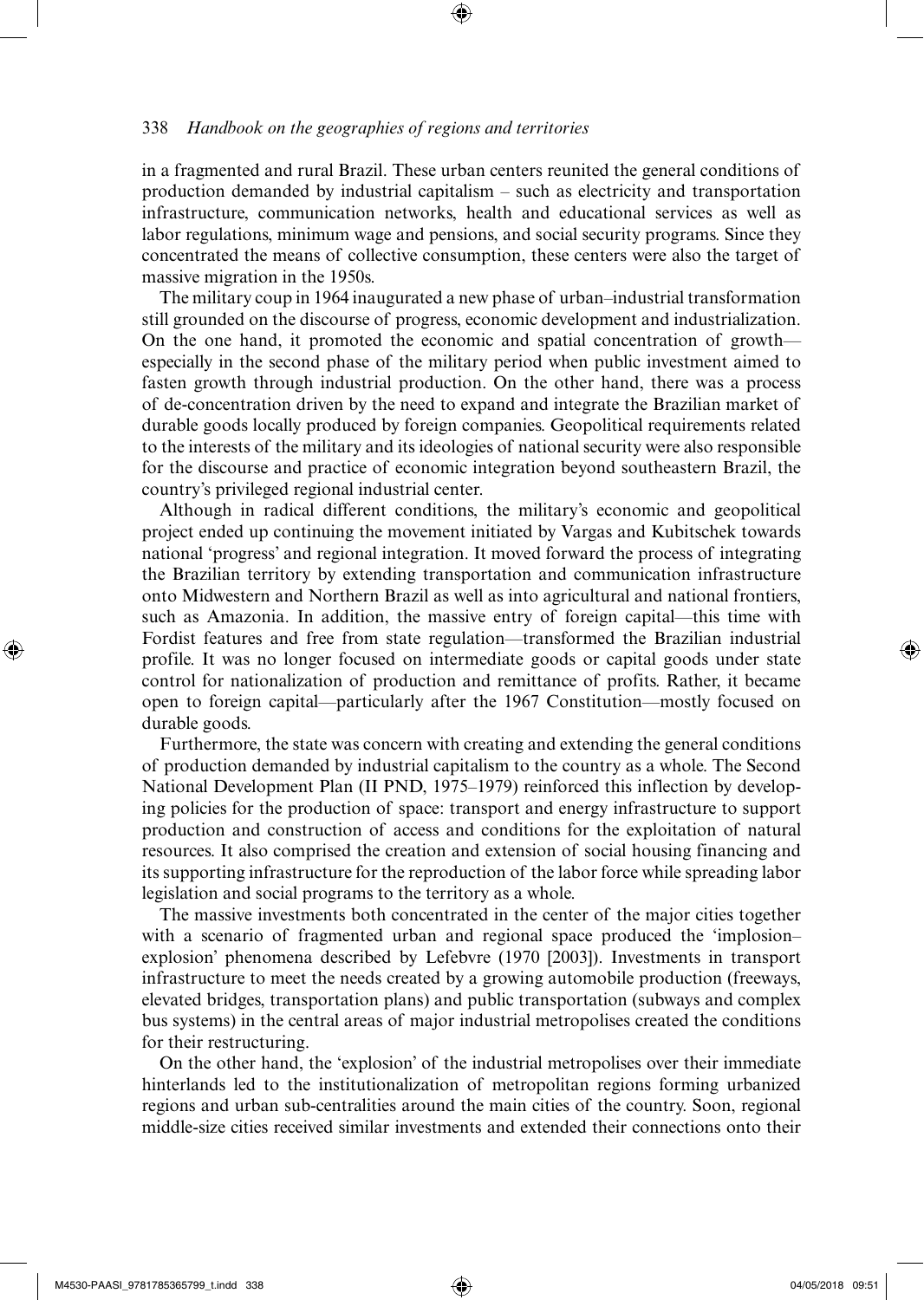#### *Extended urbanization* 339

hinterland. Industrial production was also under a process of de-concentration that began to be clear in the 1970s when São Paulo lost relative attractiveness and new industrial projects began to be distributed in other states and/or regions of the country. From the point of view of consumption, it meant extending the conditions for the consumption of Fordist goods to the national space in order to make viable the industrial park under construction.

⊕

In the 1960s and 1970s, this extension of capitalist relations of production and of the general conditions of production (and reproduction of the labor force) reached most of the national space. Brazilian influential economist Francisco de Oliveira (1978) stated that 'there are no agrarian problems in Brazil: all problems are now urban.' There was certainly a problem of interpretation: it was not that agrarian problems no longer existed. They continued to exist (and even grew since then), although they often changed their nature due to the process of industrialization in the countryside and the transformation of the relations of production in agriculture and resource extraction, among other issues. What seemed to no longer exist were the rural problems connected with rusticity, isolation, disarticulation, and exclusion from the countryside in relation to the modern world. Virtually, the 'rural' environment was totally integrated to Brazil's urban–industrial environment by the end of the 1970s.

It seems clear that this somewhat metaphorical interpretation did not correspond—or even intended to correspond—to the whole national reality. The important emphasis must be placed on the changing sociospatial dynamics in Brazil since the production of national social space was being dominated by urban and industrial movements. In other words, it means that the country's major questions, from then on, were refuted by and referred to an urban–industrial universe that broke the dichotomous forms of city and countryside and took over national space—whether in the metropolitan peripheries, the *cerrado* or the *caatinga*, or else even in indigenous reserve areas and in the Amazon as a whole, although more clearly in its urban–industrial agricultural and mining frontier (Monte-Mór 2004).

This interpretation finds its basis in the studies of Henri Lefebvre, in his understanding of the emerging urban society and of the urban revolution. It is a broad process of urbanization beyond cities that reaches the countryside and virtually all national space. It is a tridimensional dialectical synthesis that overcomes the city–countryside relation within a collective and political logic, centered on the struggle for everyday life and privileging the aspects of social reproduction. At the same time, it presents itself on a variety of densities, sizes and forms of sociospatial organization but all of it within an urban–industrial logic integrated by the general conditions of production (and reproduction). This contradictory logic and myriad of sociospatial forms is expressed in the process of *extended urbanization*.

## 27.4 EXTENDED URBANIZATION: URBAN PRAXIS AND URBAN EPISTEMOLOGIES

The contemporary question regarding sociospatial organization becomes as such: in a context of extended urbanization (virtual urban society, politicization of space and extension of capitalist relations of production), what happens to the city and the countryside—or equivalently, what happens to 'urban' and 'rural' as adjectives? What about the nouns? Can we still speak of 'rural' in a society and a territory that are virtually urbanized?

◈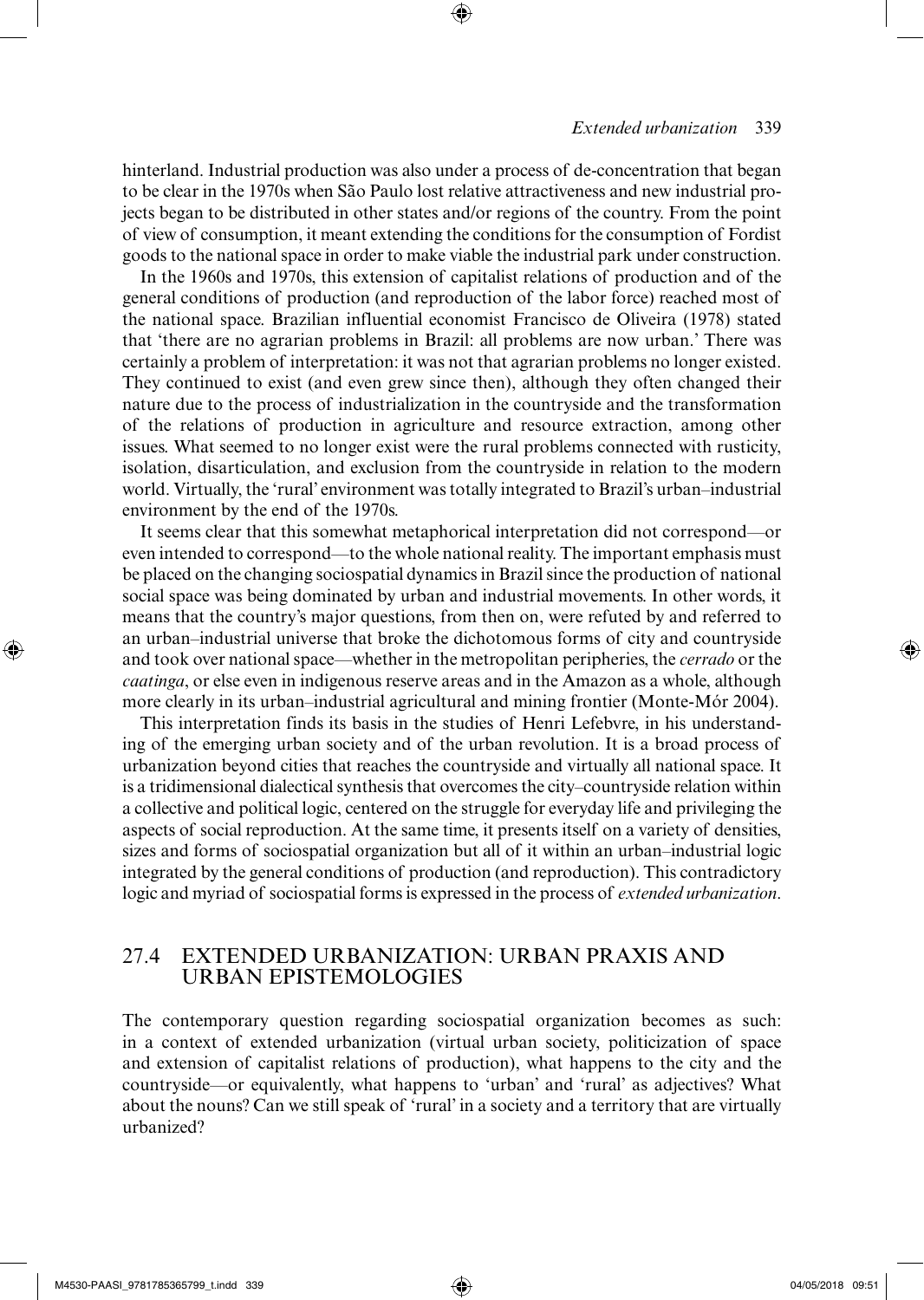As elaborated here, the process of extended urbanization produces an overcoming of the city–countryside *dichotomy*. The analogous opposition urban–rural (as adjectives of city and countryside) have thus completely lost its explanatory power as epistemological categories. Under a complete urbanization of society, as the city–countryside opposition fades another opposition emerges, that of the centrality and the extended urban fabric accounting for both the built environment and the aforementioned political dimension. Since urbanization also entails the production of multiple centralities, the contemporary task for theory encompasses the unveiling of the relation between different urban centralities and the territories of extended urbanization. It also involves the production of a new vocabulary to differentiate social processes and spatial forms in a completely (although unevenly) urbanized society.

⊕

This seems to be the direction of the contemporary agenda on 'planetary urbanization' (Brenner and Schmid 2014, 2015; Brenner 2014): to put into question the foundational concept of the city while producing an ex-centric Lefebvrian point of view to understand sociospatial transformations.<sup>5</sup> This agenda encompasses a strong critique to the urbanadjective through the critique of the 'urban age discourse.'6 It also entails a critique of 'methodological cityism'—the obsession of urban scholars with a supposedly privileged category and lens to understand urban processes (Angelo and Wachsmuth 2015). The city was left to a condition of ideology having lost its epistemological power (although maintaining its historical existence) and perpetuating itself as image or representation (Lefebvre 1970 [2003]; Wachsmuth 2014; see also Roy 2016a).

It is the role of theory to emphasize this ideological condition of the city and stress the importance of urban questions beyond the agglomeration since 'city' and 'countryside' will not cease to exist in both social imaginary and academic debates. Certainly, we can still identify, for instance, various forms of social and spatial organization typical of the old countryside at varying intensities in different Brazilian regions. However, these areas are, to some degree, extensively urbanized—in terms of spatial forms *and* social processes. The 'rural,' taken in its cultural sense evidently still exists. It is the meaning of what we call *roça* in Brazil: a displacement out of the urban centrality; a getaway to allotments (often small farms) where one can seek for a stronger presence of nature or for bucolic nostalgia; often a search for 'wilderness' as opposed to the material sophistication of the urban centrality; a (imaginary) break from urban–industrial life; a dream of being sequestered from a particular 'urban sensorium' (Goonewardena 2005)—noises, smells, landscapes, sensations, ideas.

This stronger presence of nature—also proposed in the modernist city, from New York to Brasilia—does not mean a 'ruralization.' It is the attempt to produce a particular sensorial environment for human (often upper classes) perception through a simulacrum of nature. It can be easily found in large urban agglomerations such as Rio de Janeiro, Belo Horizonte, and even in the concrete jungle of São Paulo or at its metropolitan peripheries. It is certainly to be found in large areas that developed from industrial cities such as London, Paris, Berlin or Chicago, or even areas that never were a 'real' city, such as the conurbation of Los Angeles that succeeded the *pueblo* and *missions* that congregated farmhouses and orange plantations.

Here, we are no longer speaking about the countryside or its qualifier. Rather, we emphasize *the* rural—an autonomous noun—that can be better understood as a relational concept as one identifies his or her own sense of *roça* in relation to a particular lived experience. In Tucumã, a very small Amazonian planned settlement in Southern Pará, twenty-five years

◈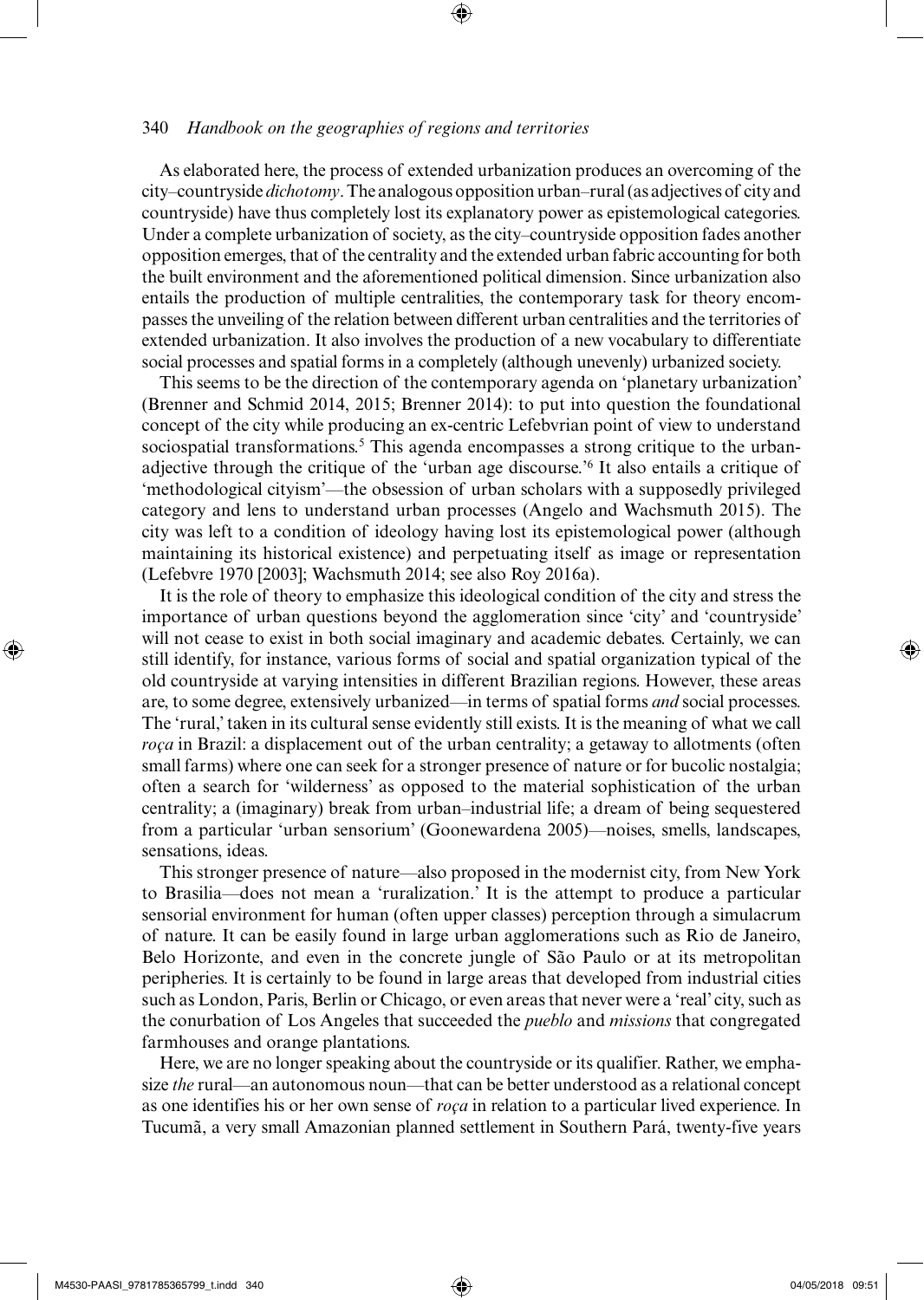### *Extended urbanization* 341

ago, a taxi driver stated that, on weekends, he 'escapes from the confusion of the city and goes to the *roça*' (see Monte-Mór 2004). For him, it is very clear that his small town of six thousand inhabitants is distinct from his *roça—*his little farm where he draws milk from the cows and chews cane. A place where there is no electricity and piped water and no sound of horns or daily smoke from trucks. Where the clock does not rule his work. Where television (and now Internet) culture does not dominate social space. Where he can, even for brief moments, isolate himself from the urban–industrial reality—which even there may be hegemonic. Likewise, any taxi driver in Belo Horizonte knows that on Friday afternoon the 'road to the *roça*,' as popularly said in Brazil, is congested by the exit of the BR-040 highway towards the private condominiums, gated communities and weekend ranches (*sítios*) in the southern route of the metropolitan area. Of course, after many metropolitan dwellers chose to live in these condominiums in the past decades, the local municipalities around Belo Horizonte (and in other parts of Brazil) are striving to transform these 'rural spaces' into 'urban spaces' so that they can charge higher 'urban' taxes.7

⊕

The rural in Brazil, taken as a noun and not as a mere adjective for the countryside, is a relational concept and can be understood as 'interstitial spaces that remain relatively isolated from capitalist modernization and so everyday life still answers to the local dynamics that are not dependent on the rhythms of the urban–industrial reality' (Castriota and Monte-Mór 2016). Ultimately, although related to the urban, the existence of the rural is not an opposition to the (increasingly planetary) urban environment. In other words, the rural is not 'constitutive outside' of the urban (Brenner 2014). This is, of course, a contested issue subjected to debate within Brazilian scholarship. João Rua (2006), for instance, considers the 'rural' a crucial spatiality of contemporary capitalism that affects identities and territorialities at multiple scales. Urban extension beyond cities would thus constitute 'urbanities in the rural.'

Part of the categorical misunderstandings regarding urban and rural today is related to the confusion between the rural and the agrarian—briefly discussed by Milton Santos (2005). In Brazil, there are vast agrarian spaces that maintain the historical structure of land concentration, with large single-crop plantations supporting agribusiness for exports. However, the municipalities with an agrarian economic base are increasingly urbanized comprising what Milton Santos (2002) called the 'techno scientific informational milieu'—even if residences and economic activities remain in spaces with low density and strong 'green' base.

The relationship between the agrarian and the industrial has been changing significantly. Advanced industrial processes rely on agrarian processes: a pulp mill, for example, necessarily has a silviculture zone from which to extract its raw material. A number of other contemporary industries also have their inputs in forestry or agriculture. On the other hand, we are talking about increasingly mechanized agricultural processes organized by an industrial logic. The (otherwise rural) agribusiness and the agricultural economy focused on the exploitation of large capital and the production of commodities are increasingly integrated to the urban–industrial economy.

However, the intensification of the double process of industrialization and urbanization of the agrarian world is evident. If the rural as a landscape persists as a founding sense—as a myth—then, as the urban–industrial increases its intensity and extension onto the countryside, the myth becomes a simulacrum. It can be expressed in the 'cowboy,' businessperson and worker in pickup trucks playing loud 'country' or *sertanejo* songs

⊕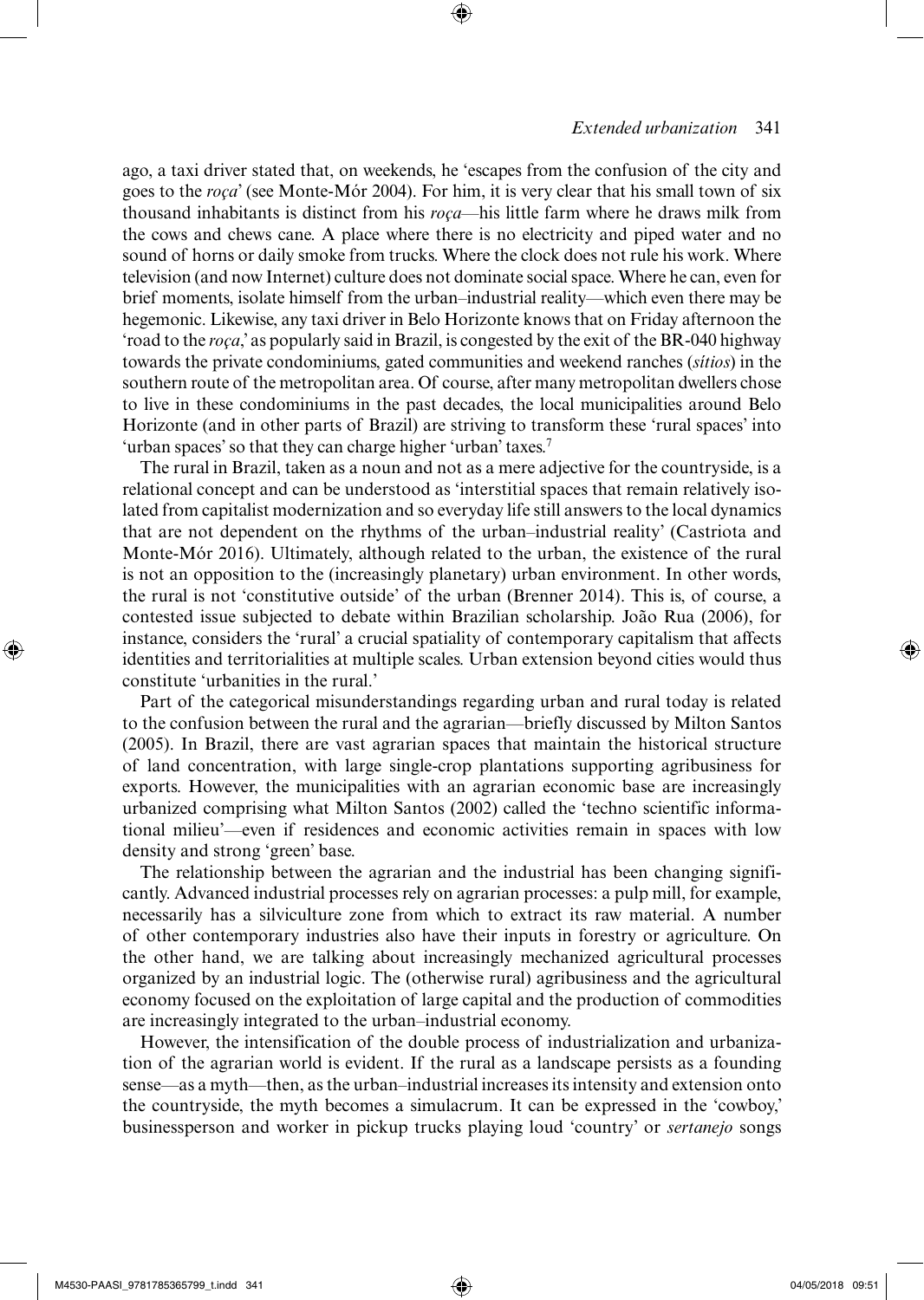informed by television practices. Comparably, it can be the simulacrum of a new rural naturalism, informed by the alternative and ecological sense gestated in the central and peripheral areas of the world's great metropolises.

⊕

In this way, rural spaces become everyday more the extensions of urban life. The socalled *novo rural* (new rural) in Brazil refers to the small farms, secondary country houses and refuges as above mentioned directly connected to everyday city life. In this sense, the contemporary rural submerges either in industrial processes (like agribusinesses) and their productive logic, or else in urban extensive processes focused on everyday life and the quality of collective reproduction.

So, what do city and country, and urban and rural mean today? How do these nouns and adjectives represent the complex reality of an integrated world with such extreme differences and manifestations of sociospatial settlements and arrangements for economic growth and for everyday life?

One can still think of modern (old) functional and cultural logics, but the hybridity and complexity of the myriad of sociospatial forms and processes will always show themselves present, making the attempts at dichotomous and rigid classifications look like highly reductionist and limited analytical artifices. As Lefebvre suggested, it is necessary to aim at the totality.

Totality is now linked to the virtuality of the urban society, we would argue (with Lefebvre). Nature has gained a new and definitive status and prominence in our globalized world. Our relations to economic growth, to development and to nature itself are being rapidly redefined, making room for radical criticisms and for the dismantling of established old practices and concepts. New approaches to contemporary life and to the future that bring to the center of our debates radical societal restructurings that place our concerns about collective reproduction (of humanity itself) in the planet at levels of visibility not seen in centuries, at least in the so-called Western world. 'Is there a world to come?' ask Viveiros de Castro and Danowsky (2014). For them, we must learn to be indigenous quite quickly, if we are to survive.

Extended urbanization, seen from its transformative and utopian perspective, could be one of the innovative responses to critical industrialism. The extension of the urban onto social space as a whole, in its innumerous forms and intensities, dialectically recreates at various scales the most diverse sociospatial manifestations which, although under capitalist hegemony, combine with local and regional non-capitalist relations of production to produce different modes of social and economic integration. The urban—encompassing both the city and countryside, as well as the multiple centralities and (extendedly) urbanized regions – creates the sociospatial and political conditions for the materialization and the strengthening of those transformative social forms and processes. Of course, it also carries within it the most disruptive capitalist forces that extend decadent industrial processes as a dominant tendency within globalization, as it destroys peoples' territories and their different (or alternative) ways of living to give room to capital accumulation. Therefore, extended urbanization dialectically contains both the virus of old industrial days and the seeds of the urban epoch (announced by Lefebvre in his 'urban revolution') that may supersede it. The sociopolitical and territorial struggles should define multiple outcomes, particularly in the peripheries of globalized capitalism.

Indeed, the extension of the 'urban fabric' produces diverse sociospatial forms and processes that always carry within them the politicization of social space, stemming

◈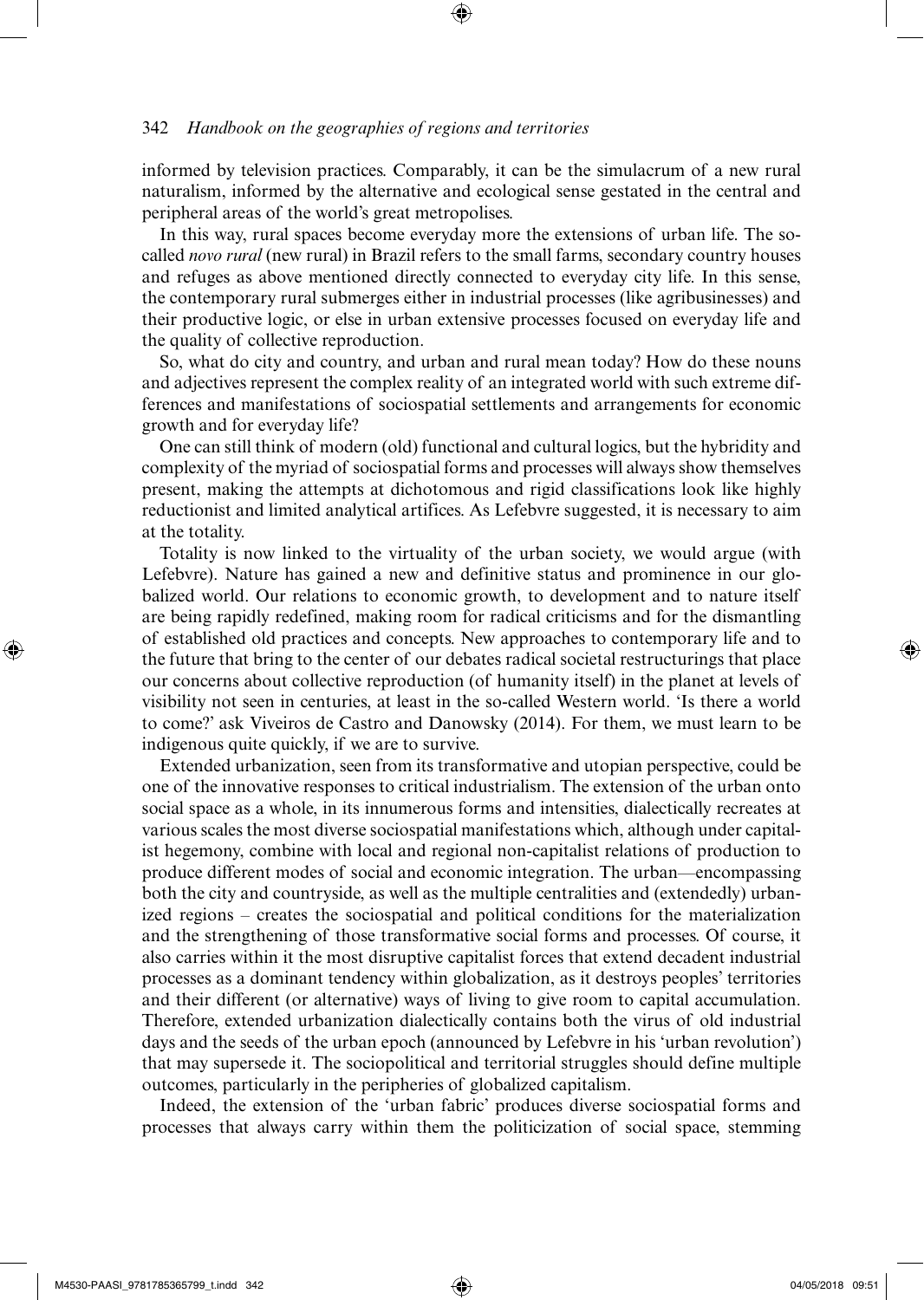from urban centralities at all levels, from global cities to local hamlets. Politics (from *polis*) and citizenship (from *civitas*) reach everywhere along with the production of urban–industrial space. In so doing, to the relative astonishment of some and the hopes of others, it redefines social relations throughout the territory. In other words the urban, seen as the privileged locus of collective reproduction and of creative synekism, becomes the primary and most powerful mediation force in the contemporary world, from global cities to Indian villages. The possibilities raised by the extension of the 'techno-scientific and informational milieu,' described by Milton Santos (2002), has been equipping the territory with the infrastructure and objects required by the contemporary stage of capitalist development. How those peripheral spaces might draw alternatively from their own contexts and such a hyper modernization, is something to investigate thoroughly.

We are particularly interested in the process of politicization and construction of citizenship, and of self-awareness, democratic and non-alienated subjects. People concerned with their lifespace, from local to planetary scales. Urbanization, both concentrated in cities and extended throughout the urban fabric, can be taken as a metaphor—or a metonymy—for the political organization of social space (taken it its broad and radical senses, towards self-managed lives). The urban, this virtuality of self-managed *differential spaces* in which urban life, produces the conditions for solidarity and creativeness in cities, towns, savannahs, forests, cultivated fields and social space as whole, eventually freed from the claws of capitalist *abstract space*. 8

What's there left for theory, then? It seems that the urban perspective is a privileged point of view, a window from which to look at the contemporary, and the future of social space, while at the same time investigating its past (Roy, 2016b). Either we define lifespace as our central concern, or decadent industrialism will destroy our world, it seems quite clear. Lived space must be at the center of our everyday lives. The urban, thus, this concrete utopia that bears all the possibilities of collective reproduction at its best manifestations and of social appropriation of lifespaces, heralds the possible futures. Contemporary urban theory must, therefore, aim for totality while at the same time focusing on difference, on the myriad of new possibilities contained in such an extended process or urbanization.

Theory must also be critical and political, in the broadest and most radical sense of the self-managed polis, of citizenship as extended to social space as a whole, as well as inclusive enough to embrace the amplified diversities a globally integrated world present to us. This seems to produce a transformation in the ways we have looked at urbanization and regional space, implying the focus on diverse and extended territories as opposed to the emphasis on concentrated processes in the downtown areas of major metropolises. It certainly seems to open new fields of inquiry and new windows from where to address contemporary urbanization.

### 27.5 NOTES

⊕

1. The neolithic 'agrarian revolution' was preceded (or escorted) by an 'urban revolution.' The debate on the primacy of the city over the countryside was first put forward by Jane Jacobs (1969) and further discussed by Soja (2000) and Taylor (2012). Although criticized (see Smith et al. 2014), this view has very recently gained other contours with research in Amazonian archaeology (Heckenberger and Neves 2009) and forms of 'pre-Columbian urbanisms' (Heckenberger et al. 2008) and regional galactic clusters of towns and villages. Ultimately, increased evidences show that ancient spatial practices of Amerindian societies produced the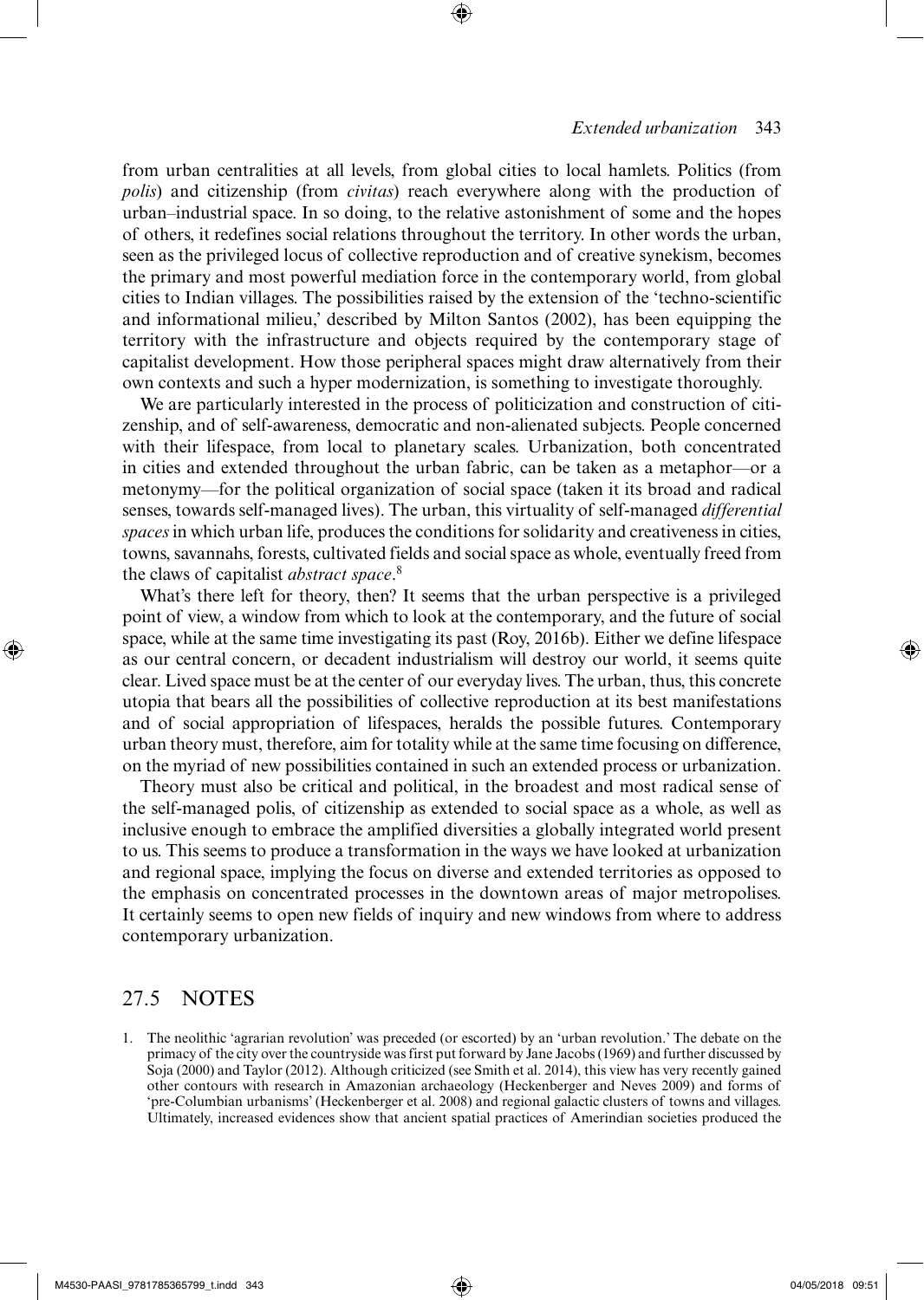Amazon forest as we know it, including fertile soils on the top of previously infertile lands for agriculture and hyper-dominant plant species (Neves 2005).

- 2. The *Fête* is used by Lefebvre to refer to the cultural and sociopolitical dimensions of urban life, linked to festivities and the ludic appropriation of spaces of encounters.
- 3. Louis Wirth and Ezra Park are the most famous representatives of the Chicago urban sociology tradition while Robert Redfield, Ernest Burgess and Henry Richardson, among others, explored the economic dimensions of city form (Saunders 2003).
- 4. The Superintendency for the Development of the Northeast (Sudene) was created in 1959 to address problems of economic stagnation in that poorest region in Brazil, expanding the efforts in the late 1940s that created the São Francisco Basin Development Company (today, Codevasf) after the TVA experience in the United States.
- 5. For a thorough discussion of convergences and divergences between the contemporary agenda on planetary urbanization and the Brazilian literature on extended urbanization, see Castriota (2016a, 2016b).
- 6. Brenner and Schmid (2014) present a critique to the 'urban age discourse' derived from the UN-Habitat (2007) statement that human society crossed a putative urban threshold since more than 50 percent of the world's population would be living in cities from 2008. This is a clear example of how the urban-adjective can be instrumentalized rendering invisible crucial urban questions beyond 'the city'—although often produced by large urban agglomerations.
- 7. For a discussion of 'urban' and 'rural' as governmental categories, see Roy (2016b).
- 8. Lefebvre (1974 [1991]) uses various adjectives to qualify space as he discusses its production: *abstract space* is described as the space produced by industrial capitalism that tends towards homogeneity and fragmentation while *differential space* is produced by the social appropriation based on everyday life, the conditions for collective creativity and encounters that are at the basis of urban life.

## 27.6 REFERENCES

⊕

Angelo, H. and D. Wachsmuth (2015), 'Urbanizing urban political ecology: a critique of methodological cityism', *International Journal of Urban and Regional Research*, 39 (1), 16–27.

Brenner, N. (ed.) (2014), *Implosions/Explosions*: *Towards a Study of Planetary Urbanization*, Berlin: Jovis.

Brenner, N. and C. Schmid (2014), 'The "urban age" in question', *International Journal of Urban and Regional Research*, **38** (3), 731‒755.

Brenner, N. and C. Schmid (2015), 'Towards a new epistemology of the urban?', *City*, **19** (2–3), 151–182.

Cardoso, C.F. (1990), *A Cidade-Estado Antiga*, São Paulo: Editora Ática.

Castells, M. (1972), *The Urban Question*: *A Marxist Approach*, reprinted 1977 in Cambridge, MA: MIT Press.

Castriota, R. (2016a), 'Urbanização Planetária ou Revolução Urbana? De Volta à Hipótese da Urbanização Completa da Sociedade' (Planetary urbanization or urban revolution? Back to the hypothesis of the complete urbanization of society), *Revista Brasileira de Estudos Urbanos e Regionais*, **18** (3), 507‒523.

Castriota, R. (2016b), *UrbanizaçãoExtensiva ePlanetária:FormulaçõesClássicas eContemporâneas (Extensive and Planetary Urbanization: Classic and Contemporary Formulations)*, Belo Horizonte: University of Minas Gerais.

Castriota, R. and R. Monte-Mór (2016), 'How inclusive is the urban? Which urban are we talking about?', *Regions Magazine*, **303** (1), 9‒11.

Cayne, B. (1987), *The New Lexicon Webster's Dictionary of the English Language*, London: Lexicon Publications. Cunha, A.M. and R. Monte-Mór (2000), 'A Tríade Urbana: construção coletiva do espaço, cultura e economia na passagem do século XVIII para o XIX em Minas Gerais' (The Urban Triad: collective construction of space, culture and economy in the passage from the eighteenth to the nineteenth century in Minas Gerais), *IX Seminário Sobre a Economia Mineira (Proceedings of the IX Seminar on the Mining Economy)*, Diamantina, Brazil, accessed March 1, 2018 from http://www.cedeplar.ufmg.br/diamantina2000/textos/CUNHA.PDF.

Furtado, C. (1983), *Accumulation and Development: The Logic of Industrial Civilization*, Oxford: Martin Robertson & Company.

Goonewardena, K. (2005), 'The urban sensorium: space, ideology and the aestheticization of politics', *Antipode*, **37** (1), 46‒71.

Heckenberger, M.J., J.C. Russell, C. Fausto, J.R. Toney, M.J. Schmidt, E. Pereira, B. Franchetto and A. Kuikuro (2008), 'Pre-Columbian urbanism, anthropogenic landscapes, and the future of the Amazon', *Science*, **321** (5893), 1214‒1217.

Heckenberger, M. and E.G. Neves (2009), 'Amazonian archaeology', *Annual Review of Anthropology*, **38**,  $251 - 266$ .

Jacobs, J. (1969), *The Economy of Cities*, New York: Vintage Books.

Lefebvre, H. (1968), *The Right to the City*, reprinted 1996 in Oxford: Blackwell.